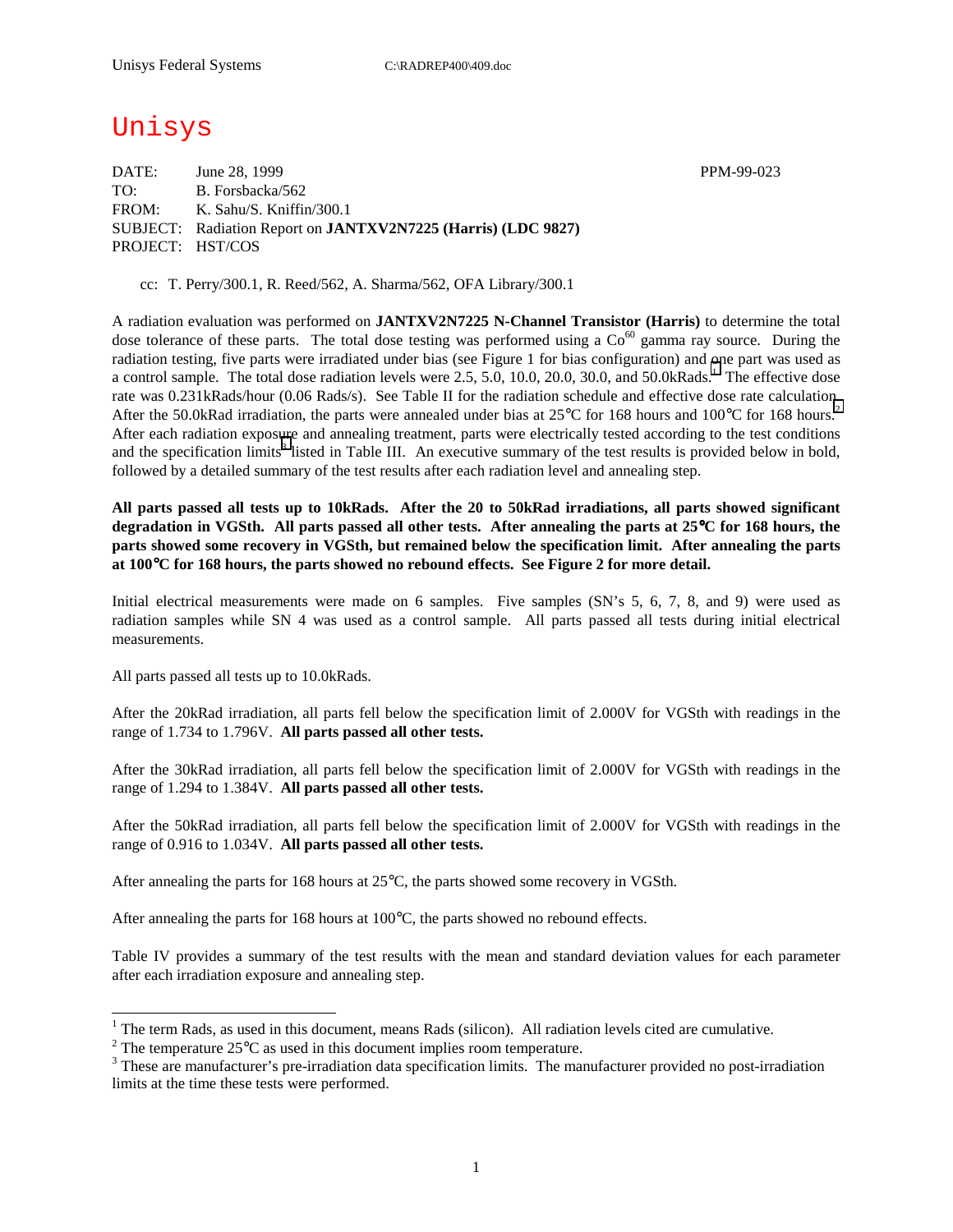Any further details about this evaluation can be obtained upon request. If you have any questions, please call us at (301) 731-8954.

#### \_\_\_\_\_\_\_\_\_\_\_\_\_\_\_\_\_\_\_\_\_\_\_\_\_\_\_\_\_\_\_\_\_\_\_\_\_\_\_\_\_\_\_\_\_\_\_\_\_\_\_\_\_\_\_\_\_\_\_\_\_\_\_\_\_\_\_\_\_\_\_\_\_\_\_\_\_\_\_\_\_\_\_\_\_\_\_\_\_\_\_ ADVISORY ON THE USE OF THIS DOCUMENT

The information contained in this document has been developed solely for the purpose of providing general guidance to employees of the Goddard Space Flight Center (GSFC). This document may be distributed outside GSFC only as a courtesy to other government agencies and contractors. Any distribution of this document, or application or use of the information contained herein, is expressly conditional upon, and is subject to, the following understandings and limitations:

(a) The information was developed for general guidance only and is subject to change at any time;

(b) The information was developed under unique GSFC laboratory conditions which may differ substantially from outside conditions;

(c) GSFC does not warrant the accuracy of the information when applied or used under other than unique GSFC laboratory conditions;

(d) The information should not be construed as a representation of product performance by either GSFC or the manufacturer;

(e) Neither the United States government nor any person acting on behalf of the United States government assumes any liability resulting from the application or use of the information.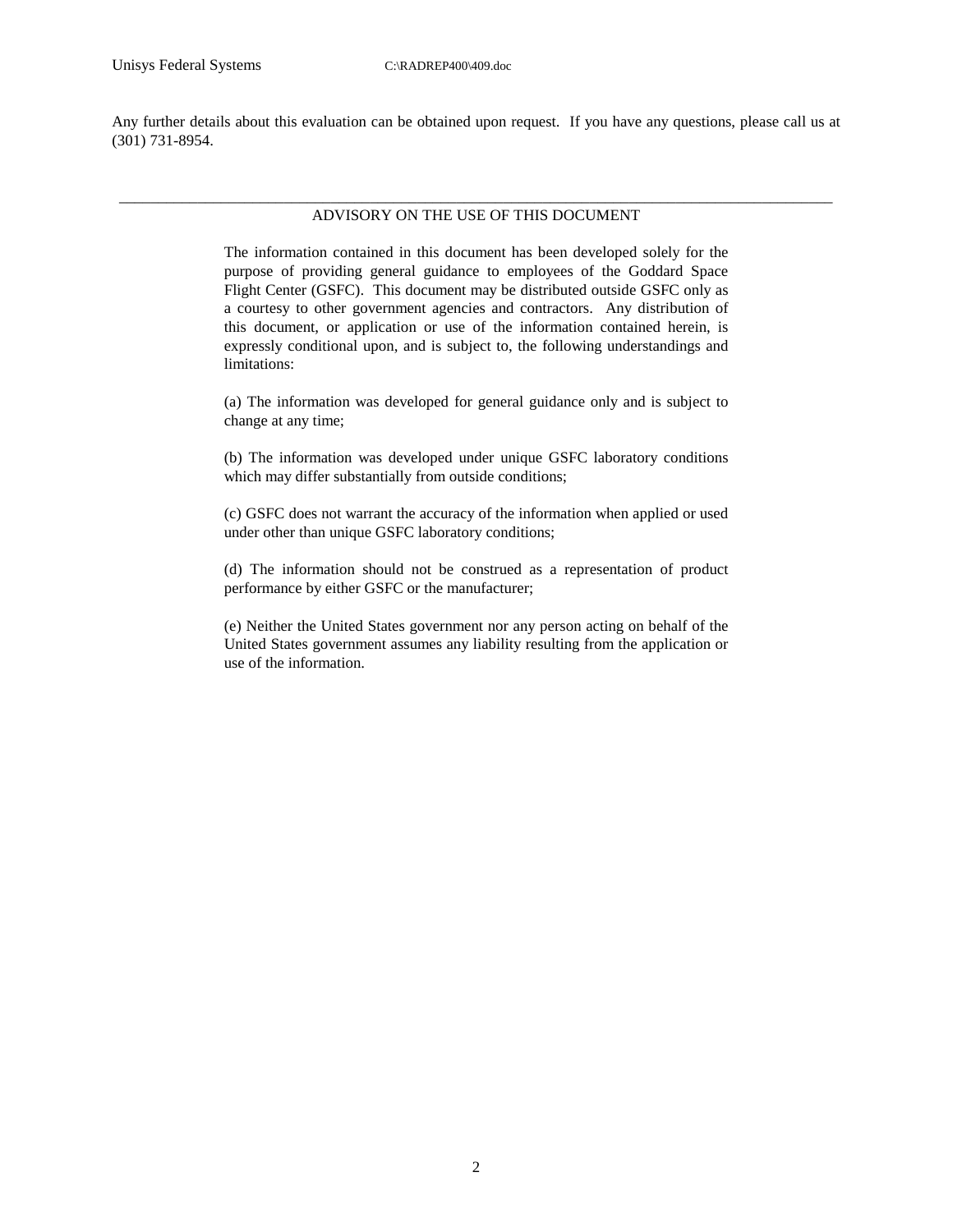## Figure 1. Radiation Bias Circuit for JANTXV2N7225



Notes:

- 1.  $R = 100\Omega \pm 5\%, \frac{1}{4}W$ .
- 2.  $V_{DD} = +20.0V \pm 0.5V$  DC.
- 3.  $V_G = +10.0V \pm 0.5V$  DC.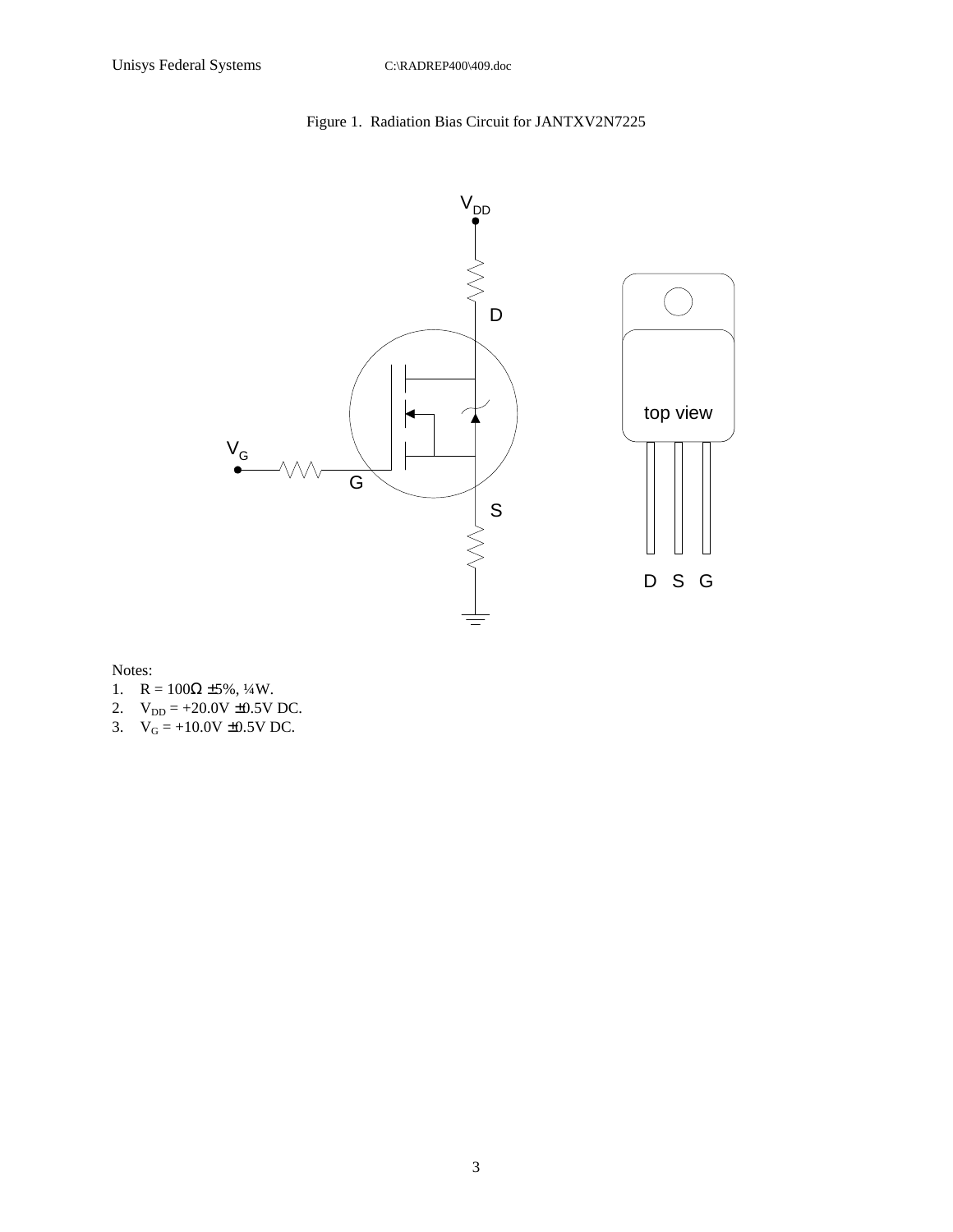| Generic Part Number:                        | JANTXV2N7225           |
|---------------------------------------------|------------------------|
| <b>HST/COS Part Number</b>                  | JANTXV2N7225           |
| HST/COS TID Requirement                     | 10kRads (RDM $\geq$ 2) |
| Charge Number:                              | M90420                 |
| Manufacturer:                               | Harris                 |
| Lot Date Code (LDC):                        | 9827                   |
| Quantity Tested:                            | 6                      |
| Serial Number of Control Samples:           | 4                      |
| <b>Serial Numbers of Radiation Samples:</b> | 5, 6, 7, 8, 9          |
| Part Function:                              | N-Channel Transistor   |
| Part Technology:                            | <b>MOSFET</b>          |
| Package Style:                              | <b>TO-254AA</b>        |
| Test Equipment:                             | A540                   |
| Test Engineer:                              | S. Archer-Davies       |

### TABLE I. Part Information

• The manufacturer for this part guaranteed no radiation tolerance/hardness.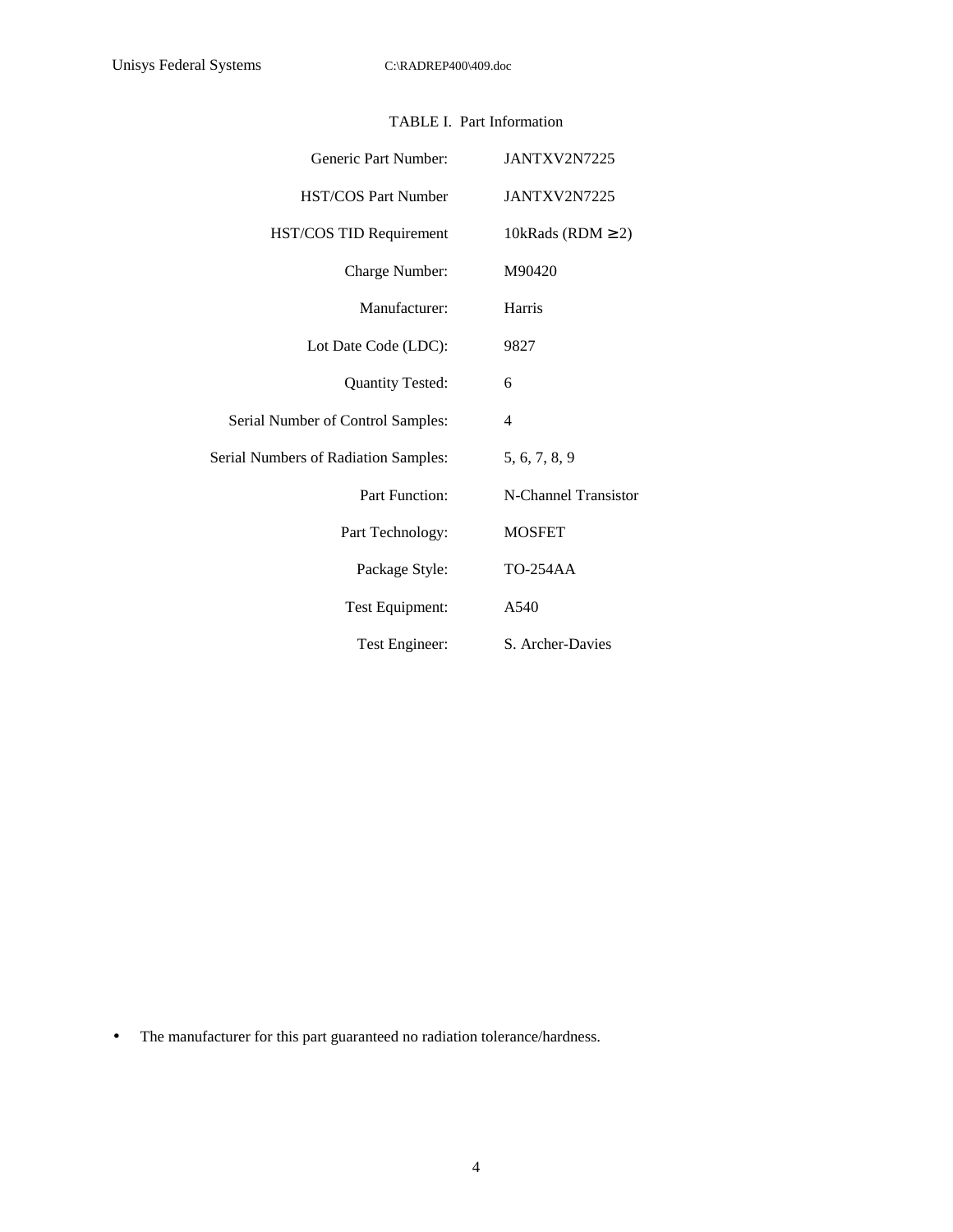| TABLE II. Radiation Schedule for JANTXV2N7225                           |  |
|-------------------------------------------------------------------------|--|
|                                                                         |  |
|                                                                         |  |
|                                                                         |  |
|                                                                         |  |
|                                                                         |  |
|                                                                         |  |
|                                                                         |  |
|                                                                         |  |
|                                                                         |  |
|                                                                         |  |
|                                                                         |  |
|                                                                         |  |
|                                                                         |  |
|                                                                         |  |
|                                                                         |  |
|                                                                         |  |
|                                                                         |  |
|                                                                         |  |
| Effective Dose Rate = 50,000 RADS/9 DAYS=231.5 RADS/HOUR=0.064 RADS/SEC |  |

PARTS WERE IRRADIATED AND ANNEALED UNDER BIAS, SEE FIGURE 1.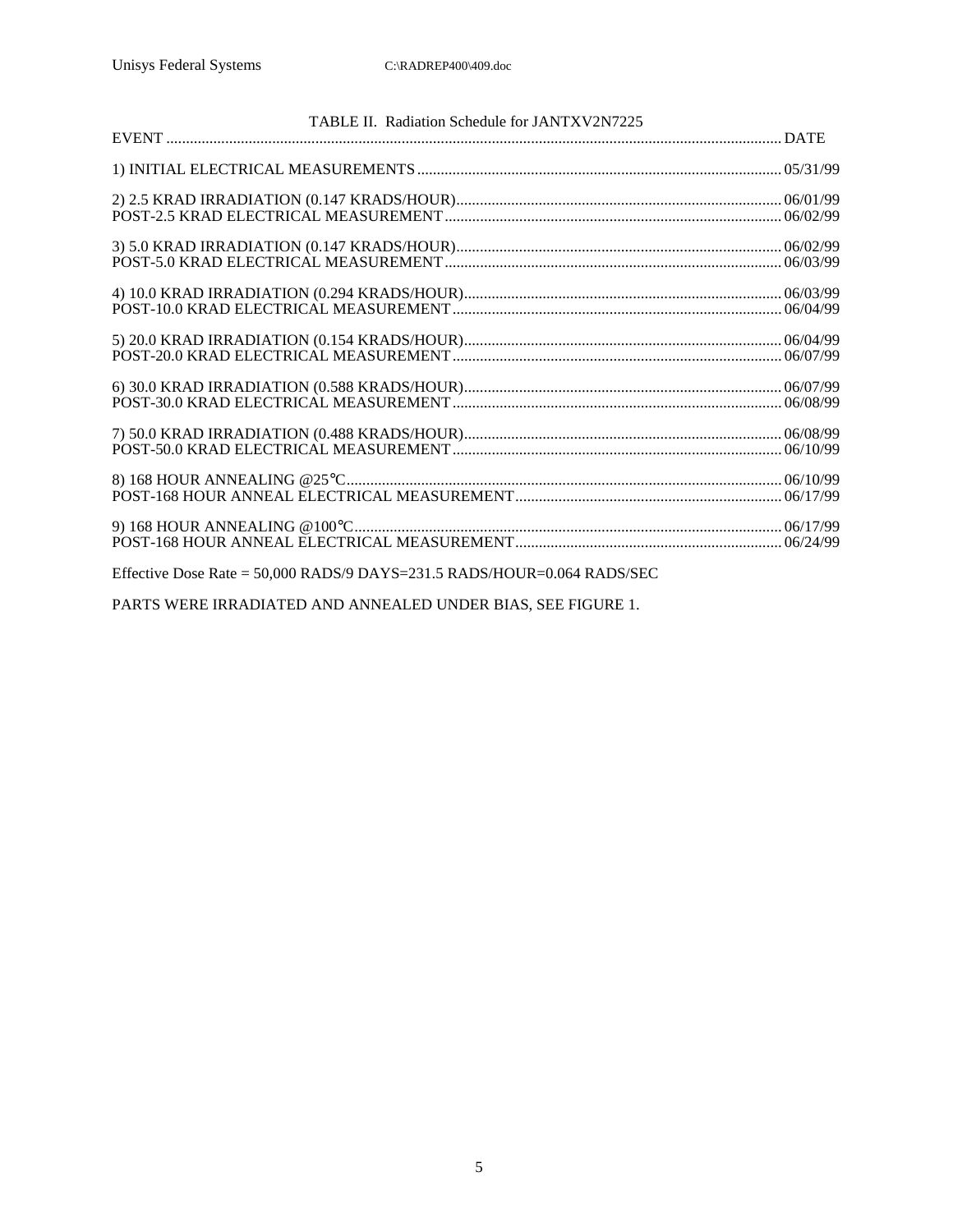# Table III. Electrical Characteristics JANTXV2N7225 (1)

| <b>Test</b> | <b>Spec. Limit</b> |       |              |            |                                             |
|-------------|--------------------|-------|--------------|------------|---------------------------------------------|
| #           | <b>Parameter</b>   | Units | min          | max        | <b>Test Conditions</b>                      |
|             | <b>VBDSS</b>       |       | <b>200</b>   |            | Pass/Fail, $V_{GS} = 0V$ , $I_D = 1.0mA$    |
|             | <b>VGSth</b>       |       | $\mathbf{2}$ | Δ          | $V_{DS} = V_{GS}$ , $I_D = 250 \mu A$       |
| 3           | <b>IGSS</b>        | nA    |              | <b>100</b> | $V_{GS} = 20V$                              |
|             | <b>IGSSr</b>       | nA    |              | <b>100</b> | $V_{CS} = -20V$                             |
|             | <b>IDSS</b>        | uA    |              | 25         | $V_{DS}$ = 0.8 x Max. Rating, $V_{GS}$ = 0V |

Notes:

(1) These are the manufacturer's non-irradiated data sheet specification limits. The manufacturer provided no postirradiation limits at the time the tests were performed.